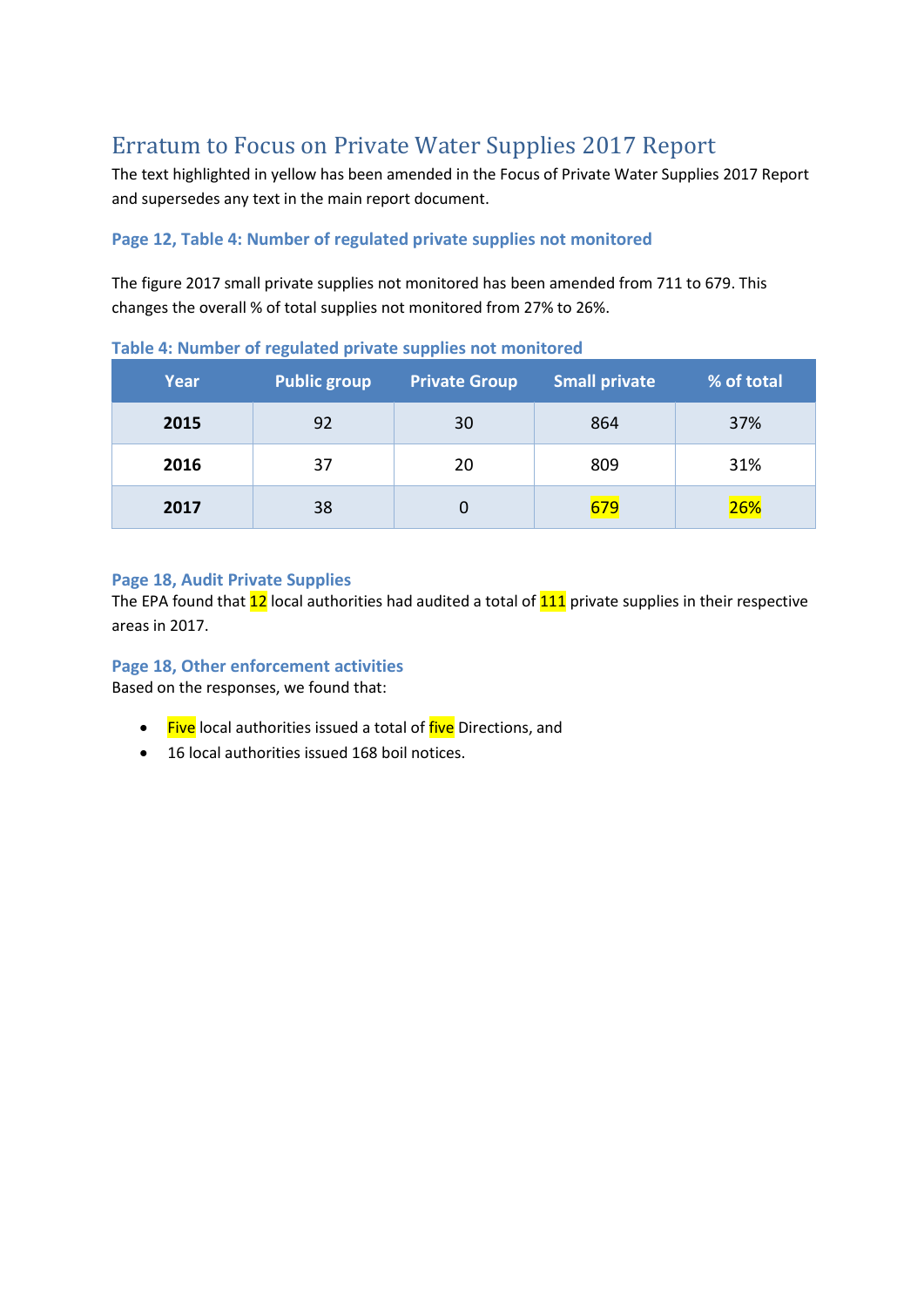|                           |                | <b>Public Group Schemes<sup>2</sup></b> |                  | <b>Private Group Schemes<sup>2</sup></b> |                | <b>Small Private Supplies<sup>2</sup></b> | <b>Boil Notices</b> |                   | <b>Directions</b> | <b>Audits</b>           |
|---------------------------|----------------|-----------------------------------------|------------------|------------------------------------------|----------------|-------------------------------------------|---------------------|-------------------|-------------------|-------------------------|
|                           |                |                                         |                  |                                          |                |                                           | <b>Number</b>       | <b>Population</b> | <b>Number</b>     |                         |
| County/Area <sup>3</sup>  | <b>Number</b>  | <b>Population</b>                       | <b>Number</b>    | <b>Population</b>                        | <b>Number</b>  | <b>Population</b>                         |                     | <b>Affected</b>   | <b>Issued</b>     | <b>Number</b>           |
| Carlow                    | 0              | $\Omega$                                | 4                | 1851                                     | 6              | 72                                        |                     |                   |                   |                         |
| Cavan                     | $\mathbf{1}$   | 90                                      | 24               | 26076                                    | 85             | 4165                                      | 6                   | NC <sup>5</sup>   | $\mathbf 0$       | 0                       |
| Clare                     | 93             | 19339                                   | 12               | 14135                                    | 23             | 1550                                      | 6                   | NC <sup>5</sup>   | 0                 | $\overline{4}$          |
| Cork                      | 0              | 0                                       | 23               | 2084                                     | 400            | 2405                                      | 34                  | 715               | $\mathbf{1}$      | 10                      |
| Cork City                 | 0              | 0                                       | $\boldsymbol{0}$ | 0                                        | 4              | 200                                       |                     |                   |                   |                         |
| Dun Laoghaire-Rathdown    | 0              | 0                                       | $\pmb{0}$        | 0                                        | $\overline{2}$ | 450                                       |                     |                   |                   |                         |
| Donegal                   | $\overline{7}$ | 3140                                    | $\overline{4}$   | 670                                      | 30             | 1552                                      | 23                  | 1607              | 0                 | $\mathbf 0$             |
| Dublin City <sup>4</sup>  | 0              | $\Omega$                                | $\pmb{0}$        | $\mathbf 0$                              | 0              | 0                                         |                     |                   |                   |                         |
| Fingal                    | 0              | $\Omega$                                | $\pmb{0}$        | $\Omega$                                 | $\mathbf{1}$   | 300                                       | $\Omega$            | 0                 | $\mathbf 0$       | 7 <sup>7</sup>          |
| Galway                    | 65             | 11470                                   | 73               | 28903                                    | 138            | $\mathbf 0$                               | 13                  | 736               | 0                 | $\overline{1}$          |
| Galway City <sup>4</sup>  | 0              | $\Omega$                                | $\mathbf 0$      | $\Omega$                                 | $\Omega$       | $\mathbf 0$                               |                     |                   |                   |                         |
| Kerry                     | 39             | 9599                                    | $10\,$           | 1775                                     | 126            | 6217                                      |                     |                   |                   |                         |
| Kildare                   | 0              | 0                                       | 5                | 2110                                     | 21             | 1855                                      | $\mathbf{1}$        | 20                | $\mathbf 0$       | $\mathbf{3}$            |
| Kilkenny                  | 25             | 2166                                    | 25               | 3497                                     | 168            | 3079                                      |                     |                   |                   |                         |
| Laois                     | 27             | 1452                                    | 10               | 5000                                     | 88             | 3527                                      | $\overline{2}$      | 100               | 0                 | 4                       |
| Leitrim                   | 33             | 3471                                    | 5                | 1581                                     | 0              | $\Omega$                                  | $\overline{2}$      | 172               | 0                 | $\mathbf 0$             |
| Limerick                  | 35             | 6709                                    | 24               | 7280                                     | 21             | 120                                       | 4                   | 268               | $\Omega$          | 0                       |
| Longford                  | 0              | 0                                       | $\overline{3}$   | 350                                      | 17             | 100                                       |                     |                   |                   |                         |
| Louth                     | 0              | 0                                       | $\overline{7}$   | 3376                                     | 9              | 970                                       | 0                   | $\pmb{0}$         | 0                 | 0                       |
| Mayo                      | 68             | 12277                                   | 51               | 33757                                    | 31             | 180                                       | $\overline{7}$      | 2910              | $\mathbf{1}$      | $\overline{3}$          |
| Meath                     | 0              | 0                                       | $\mathbf{3}$     | 947                                      | 165            | 9332                                      |                     |                   |                   |                         |
| Monaghan                  | 0              | $\Omega$                                | 12               | 26563                                    | 0              | $\Omega$                                  | 0                   | $\pmb{0}$         | $\overline{0}$    | $\overline{\mathbf{3}}$ |
| Offaly                    | 11             | 1035                                    | 16               | 10068                                    | 30             | 1698                                      | $\mathbf{1}$        | 11                | 0                 | $\mathsf{O}\xspace$     |
| Roscommon                 | 21             | 4464                                    | 8                | 5436                                     | 15             | 15                                        | $\mathbf 0$         | $\Omega$          | 0                 | 0                       |
| Sligo                     | $\overline{7}$ | 410                                     | 13               | 5973                                     | $\overline{7}$ | 920                                       | 4                   | 234               | $\mathbf{1}$      | $\pmb{0}$               |
| South Dublin <sup>4</sup> | 0              | 0                                       | 0                | $\Omega$                                 | 0              | 0                                         | 0                   | $\Omega$          | 0                 | 9                       |
| Tipperary                 | 0              | $\pmb{0}$                               | 39               | 8439                                     | 122            | 3342                                      | $\mathbf{1}$        | 140               | $\mathbf 0$       | 38                      |
| Waterford                 | 0              | $\Omega$                                | $\overline{2}$   | 130                                      | 16             | 545                                       | $\mathbf{1}$        | 25                | $\mathbf{1}$      | $\mathbf{1}$            |
| Westmeath                 | 18             | 2173                                    | $\overline{2}$   | 875                                      | 60             | 112                                       | 0                   | $\Omega$          | $\mathbf 0$       | $\mathbf 0$             |
| Wexford                   | 0              | 0                                       | $\overline{7}$   | 3400                                     | 177            | 7873                                      | 27                  | 2049              | 0                 | 0                       |
| Wicklow                   | 0              | $\Omega$                                | 9                | 868                                      | 134            | 25705                                     | 36                  | 3087              | $\mathbf{1}$      | 28                      |
| <b>Totals:</b>            | 450            | 77795                                   | 391              | 195144                                   | 1896           | 76284                                     | 168                 | 12,074            | 5                 | $111$                   |

## **Appendix 4: Water Quality and Enforcement Information for Private Water Supplies by County/Area in 2017<sup>1</sup>**

<sup>1</sup>Where no information was provided, spaces are left blank. <sup>2</sup>Full list of private supplies available at [http://www.epa.ie/pubs/advice/drinkingwater/publicdrinkingwatersupplies/;](http://www.epa.ie/pubs/advice/drinkingwater/publicdrinkingwatersupplies/) <sup>3</sup>Drinking Water Monitoring results and water supply details for each year since 2000 for each county is available at [http://erc.epa.ie/safer/resourcelisting.jsp?oID=10206&username=EPA%20Drinking%20Water.](http://erc.epa.ie/safer/resourcelisting.jsp?oID=10206&username=EPA%20Drinking%20Water); <sup>4</sup>No private water supply details were submitted for this County/Area for 2017; <sup>5</sup>NC = not calculated as population served by commercial premises could not be determined.